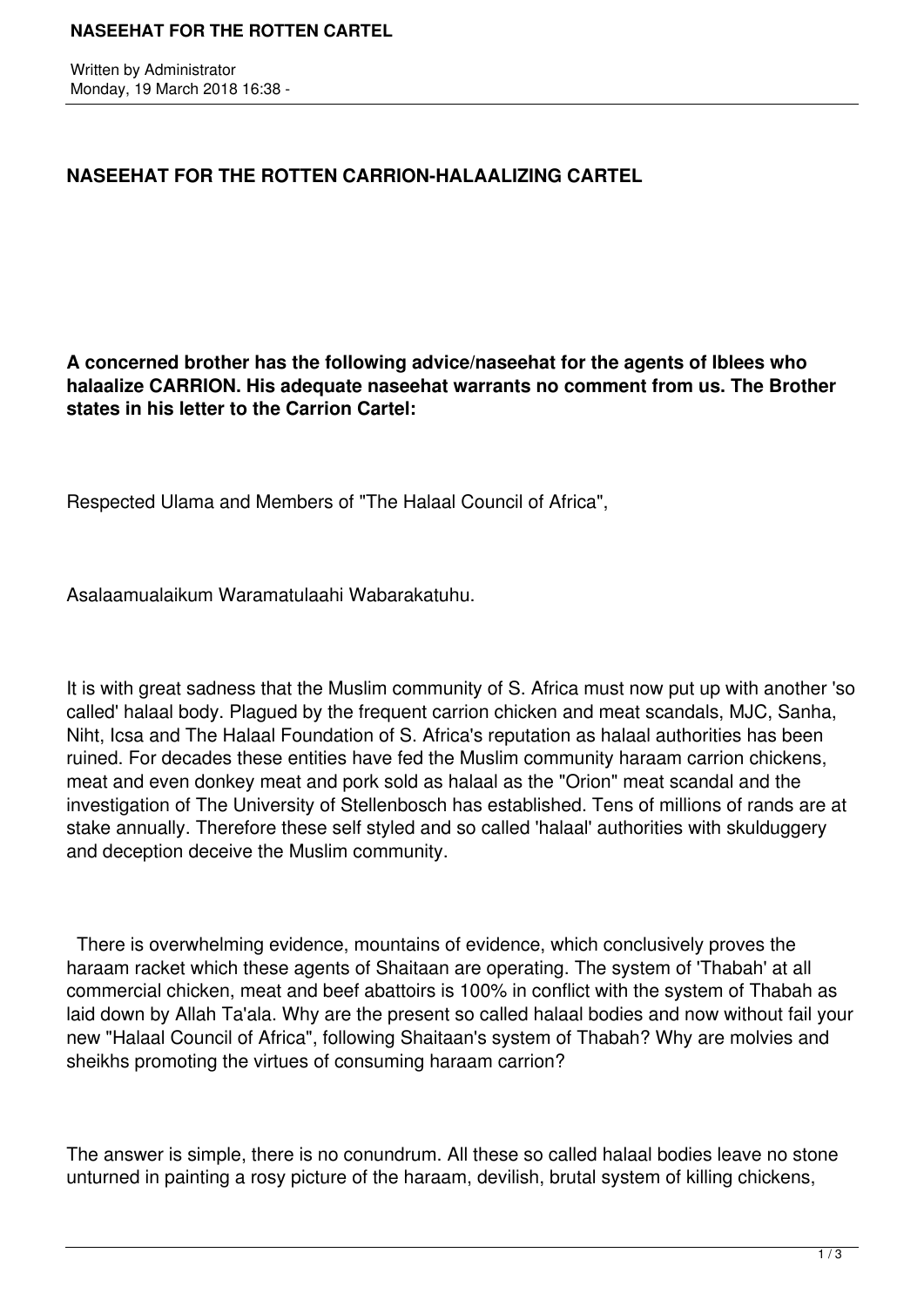## **NASEEHAT FOR THE ROTTEN CARTEL**

Written by Administrator Monday, 19 March 2018 16:38 -

sheep and cattle at the kuffaar killing facilities. Their insane halaalization of the kuffaar abattoirs which have in entirety expunged the Shariah's humane, holy system of Thabah is underlined by an evil motive. The millions of rands of haraam money which they earn from the brutal killing of the billions of chickens, sheep and cattle, is the sole determining factor for halaalization carrion.

So Ulama and members of all the satanic so called halaal bodies and your new halaal body, "The Halaal Council of Africa" must reflect on

Allah Ta'ala's "Athaab". It assumes a variety of forms and is commensurate to the magnitude, notoriety and villainy of the sins of people especially Muslims. The time is not too distant in the future for the "Divine Axe to strike".

The molvies and sheikhs of this era posing as Ulama are the worst scoundrels who pillage and plunder the morals and the Imaan of the masses. They must reflect on the fate of the Muslim communities of Burma, Palestine, Bosnia, Syria and other places. The South African Muslim community is not a divinely chosen race who will be spared. There are no exemptions for a satanically rebellious community consisting of molvies and sheikhs who trample on the Qur'aan and insult the Shariah and promote their Fisq and Fujoor in the name of Islam.

Therefore from the evidence please Ulama and members of The Halaal Council of Africa, disband your so called halaal authority and make amends to the Muslim community of S. Africa. All the other so called halaal bodies are sticking to their guns and are continuing to feed the Ummah haraam carrion. As i mentioned earlier millions of rands are at stake. Islam is being sold for the Dunya. They will rue the day when they will appear in the court of Allah Ta'ala.

JazakAllah,

Was-salaam,

A.Elias.